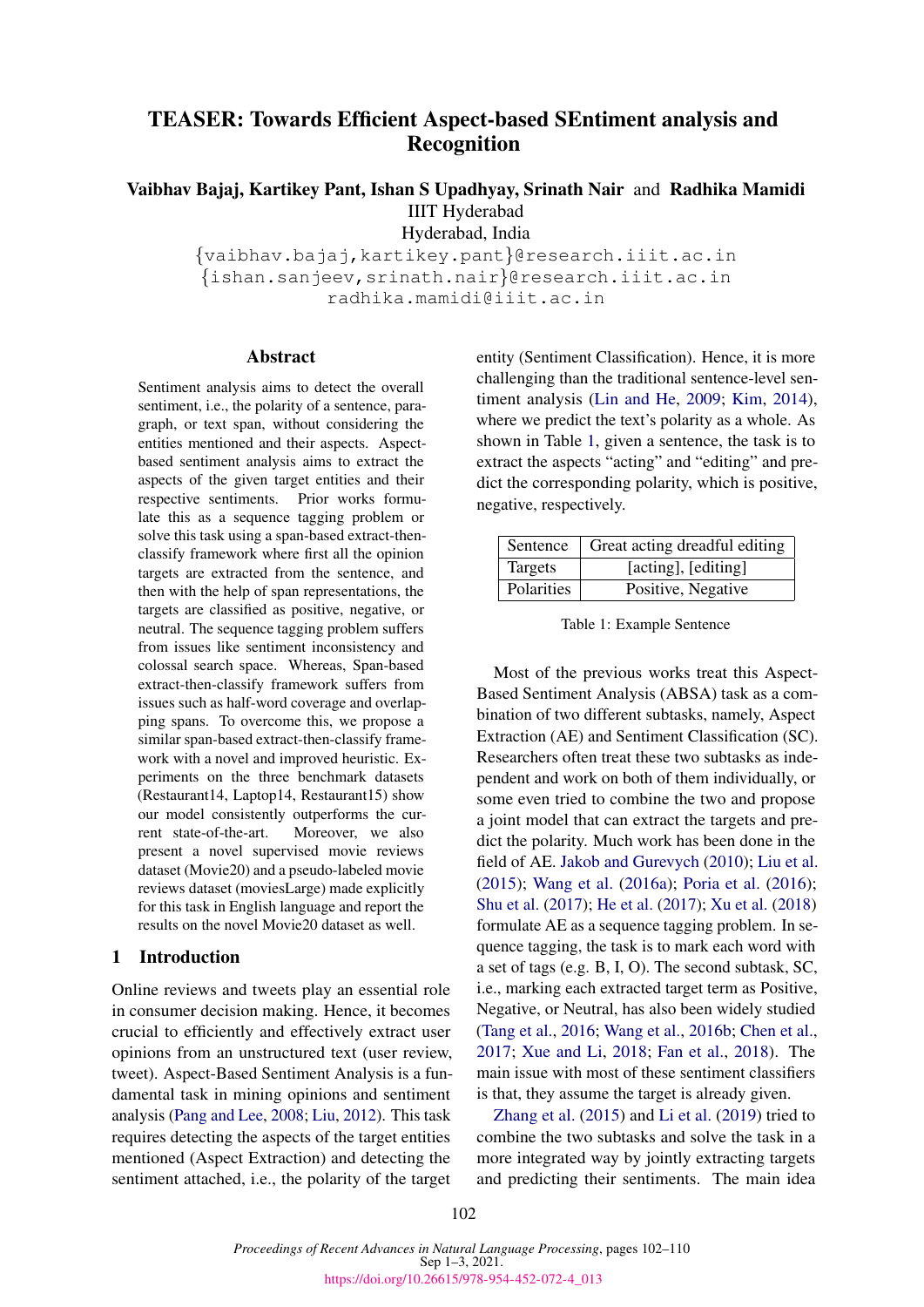here is either jointly marking the words with a set of tags for the task of AE (e.g., B, I, O) and also marking them as Positive, Negative, Neutral for SC or use a more collapsed version of marking (e.g., B-Sentiment, I-Sentiment, O).

There are many disadvantages to the above BIO annotation scheme. As shown by [Lee et al.](#page-8-13) [\(2016\)](#page-8-13), using BIO tags for extractive question answering (in our case extracting opinion terms) have issues like colossal search space since the model must consider the power set of all words in a sentence. This results in it being less effective, and in the case of polarity classification, sequence tagging is not optimal because tagging the polarity over each word fails to capture the semantics of the entire opinion-target. Moreover, there could be sentiment inconsistencies in a multi-word targetterm as predicted polarities over different words in a target could be different.

In this paper, we make the following contributions:

- 1. We propose TEASER, a span-based labeling scheme methodology exploiting the extractthen-classify framework for aspect-based sentiment analysis that reduces the search space while dealing with half-word coverage issues and overlapping spans.
- 2. We conduct extensive experiments that demonstrate our model to consistently outperform the current state-of-the-art in Aspect Extraction and overall ABSA task on the three benchmark datasets (*Restaurant14*, *Restaurant15*, *Laptop14*).
- 3. We also present two novel datasets<sup>[1](#page-1-0)</sup> in the domain of movie-reviews. The Movie20 dataset is a Supervised dataset of 1162 sentences made explicitly for this task, and movies-Large is a Pseudo-labeled dataset of 14373 sentences.

# 2 Related Work

[Hu and Liu](#page-7-5) [\(2004\)](#page-7-5) proposed Aspect-based Sentiment Analysis for the first time. Since then, it has been widely studied, especially in recent years [\(Zhang et al.,](#page-8-14) [2018\)](#page-8-14).

Most existing works treat this as a combination of Aspect Extraction and Sentiment Classification. The task of AE has been widely studied with various methods tried and tested for this task. [Jakob](#page-7-1) [and Gurevych](#page-7-1) [\(2010\)](#page-7-1); [Wang et al.](#page-8-4) [\(2016a\)](#page-8-4); [Shu](#page-8-6) [et al.](#page-8-6) [\(2017\)](#page-8-6) made use of Conditional Random Fields (CRFs) for prediction. [Poria et al.](#page-8-5) [\(2016\)](#page-8-5) tried a deep learning approach for this task of AE for the first time. They proposed a CNN based model to tag words in sentences as an aspect or non-aspect. [Xu et al.](#page-8-7) [\(2018\)](#page-8-7) Used a double embedding Mechanism with Convolutional Neural Networks (CNNs) to solve this task. [Liu et al.](#page-8-3) [\(2015\)](#page-8-3) tried to tackle this with Recurrent Neural Networks (RNNs). Similar to AE, the subtask of SC has been widely studied [\(Jiang et al.,](#page-7-6) [2011;](#page-7-6) [Vo and Zhang,](#page-8-15) [2015;](#page-8-15) [Wang et al.,](#page-8-16) [2018;](#page-8-16) [Zhu and](#page-8-17) [Qian,](#page-8-17) [2018;](#page-8-17) [Chen and Qian,](#page-7-7) [2019;](#page-7-7) [Zhu et al.,](#page-8-18) [2019\)](#page-8-18). [Dong et al.](#page-7-8) [\(2014\)](#page-7-8) proposed an RNN based approach, [Chen and Qian](#page-7-7) [\(2019\)](#page-7-7) attempted to solve this using Transfer Capsule Network, and [Li and](#page-8-19) [Lam](#page-8-19) [\(2017\)](#page-8-19) used Memory networks.

Few works tried to propose a joint (unified) model for both the tasks of AE and SC. There are mainly two ways: Joint training and Collapsed tagging. In the former, a multi-task learning framework is built where both the subtasks, AE and SC have individual tags and are trained independently, and they may have some shared features. Then the two models are combined during inference. Meanwhile, in the latter, a collapsed set of tags e.g. B-Sentiment, I-Sentiment, O are used, and then a single model is trained combinedly for both the tasks.

[Mitchell et al.](#page-8-20) [\(2013\)](#page-8-20) formulated this task as a sequence tagging model and proposed a model using CRFs for the same. [Li et al.](#page-8-12) [\(2019\)](#page-8-12) made use of the collapsed tagging scheme, involving two stacked RNNs and a gate mechanism to maintain sentiment consistency. [Zhou et al.](#page-8-21) [\(2019\)](#page-8-21) proposed a spanbased joint model using BiLSTMs and an attention mechanism to compute the sentiment information towards each span. [Hu et al.](#page-7-9) [\(2019\)](#page-7-9) proposed a pipelined span-based extract-then-classify framework using BERT [\(Devlin et al.,](#page-7-10) [2018\)](#page-7-10) as a backbone network jointly trained on AE and SC. [Chen](#page-7-11) [and Qian](#page-7-11) [\(2020\)](#page-7-11) tried to exploit the interactive relation between the two subtasks by constructing a multi-layer multi-task framework with a relation propagation mechanism and thereby boosting the performance of both the subtasks.

<span id="page-1-0"></span> $1$ <sup>1</sup>The datasets can be found here <https://github.com/vaibhavb26/Movie-Reviews-Datasets>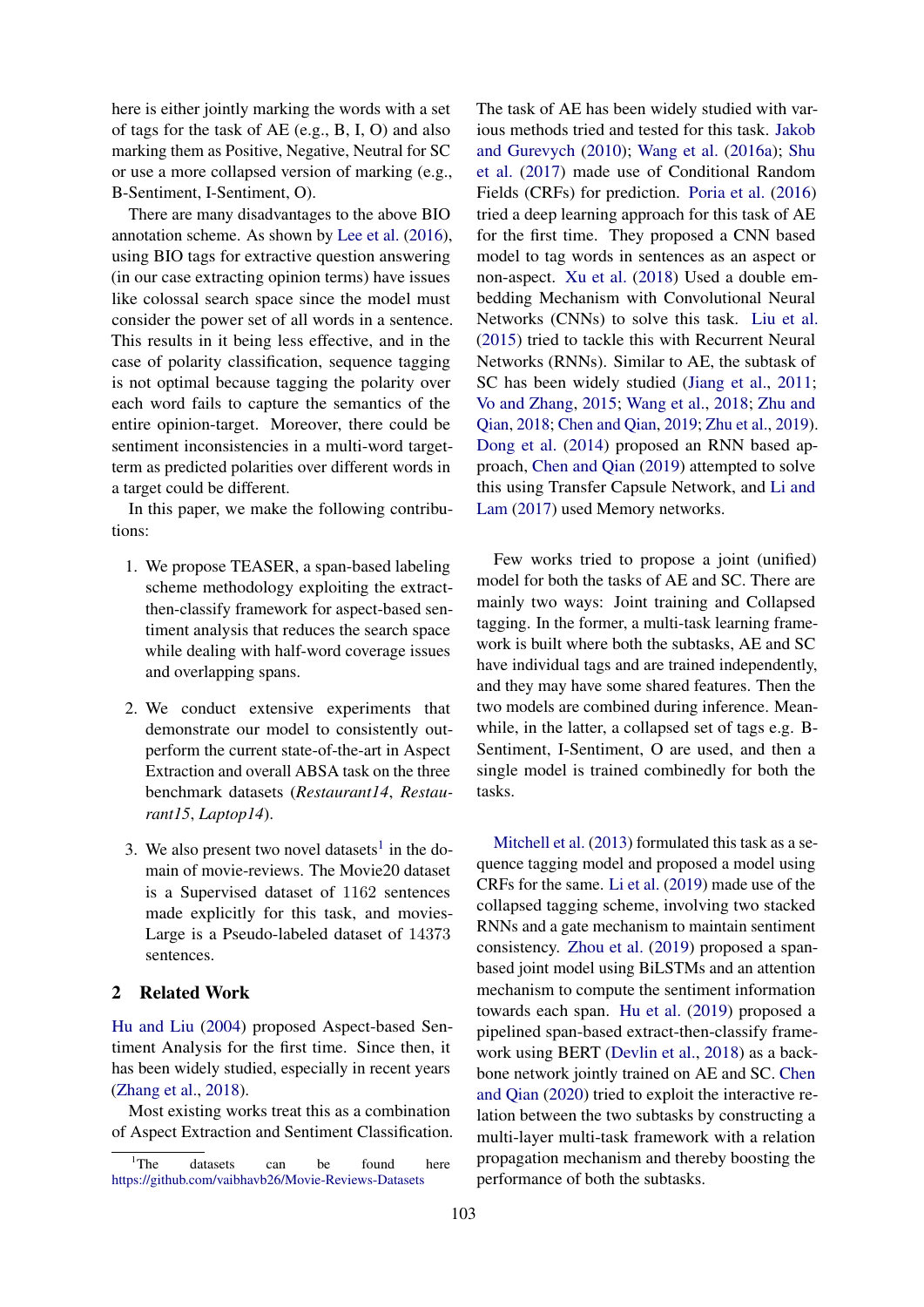| Sentence | Great acting dreadful editing                             |                  |  |  |  |  |
|----------|-----------------------------------------------------------|------------------|--|--|--|--|
| Pipeline | Target Start: 2, 4                                        | Target End: 2, 4 |  |  |  |  |
|          | Polarity: $+, -$                                          |                  |  |  |  |  |
|          | Collapsed   Target Start: $2+, 4-$   Target End: $2+, 4-$ |                  |  |  |  |  |

Table 2: Span-based labeling scheme

<span id="page-2-1"></span><span id="page-2-0"></span>

| Sentence                 | The service was exceptional - sometime there was a feeling that |  |  |  |  |  |  |
|--------------------------|-----------------------------------------------------------------|--|--|--|--|--|--|
|                          | we were served by the army of friendly waiters                  |  |  |  |  |  |  |
| <b>Predicted Aspects</b> | [service], [served], <b>[waiter]</b> , <b>[waiters]</b>         |  |  |  |  |  |  |
| Gold                     | [service], [waiters]                                            |  |  |  |  |  |  |
|                          |                                                                 |  |  |  |  |  |  |

Table 3: Half Word Coverage and Overlapping spans

# 3 Methodology

# 3.1 Preliminaries

[Hu et al.](#page-7-9) [\(2019\)](#page-7-9) proposed a span-based labeling scheme, as shown in Table [2,](#page-2-0) i.e., annotating each opinion target with its span boundary followed by its sentiment polarity. While this model reduces the search space marginally, the approach has issues like overlapping spans, half-word coverage.

As shown in the example in Table [3,](#page-2-1) the subword [waiter] is being predicted twice; i.e., it is part of two different predicted spans ([waiter] and [waiters]). This is a case of overlapping spans as each sub-word should be a part of no more than one span, and since this output will then be sent to the sentiment classifier, there could be a problem of sentiment inconsistency for the word "waiters". Also, half-word coverage is evident here as "waiter" should not be considered as an aspect, instead, "waiters" is more appropriate, because if "waiter" is considered as an aspect it will lead to having two different tags for the word "waiters" (one tag for "waiter" and one tag for "s") which is incorrect. Though the work clearly states that they remove redundant spans with the word-level F1 function but since BertTokenizer tokenizes the words into sub-words (e.g. Waiters being tokenized to "waiter" and "s"), the redundancy issue persists.

#### 3.2 Supervised Method

We formulate ABSA in a different way as compared to most of the previous works which treat ABSA as a sequence-tagging problem. As shown by [\(Lee et al.,](#page-8-13) [2016\)](#page-8-13), it is more beneficial to predict the two endpoints of a span as compared to sequence-tagging(BIO prediction). Hence, we use a similar approach of predicting the two endpoints. Similar to [\(Hu et al.,](#page-7-9) [2019\)](#page-7-9), we make use of span-based labeling scheme which is as follows: given an input sentence x of length n i.e.  $x =$  ${x_1, x_2, \ldots, x_n}$ , we make three different lists, *start positions*, *end positions* and *polarities*, each of length *m* where *m* is the number of targets in the sentence. *start positions* is a list containing the start position of each target in a sentence. Similarly, *end positions* is a list containing the end position of each target and *polarities* is the list containing the polarities(Positive, Negative, Neutral) of each target.

We build two different models for the two subtasks of Aspect Extraction and Sentiment Classification. These two models are separately trained and combined as a pipeline during inference. The pre-trained BERT model can be finetuned with just one additional layer to create state-of-the-art results in many tasks [\(Devlin et al.,](#page-7-10) [2018\)](#page-7-10). Therefore we use the BERT encoder as the primary network in both the subtasks. Using the pre-trained transformer blocks [\(Vaswani et al.,](#page-8-22) [2017\)](#page-8-22), the word embeddings are mapped to contextualized token representations. An Aspect extractor is used to extract the multiple possible targets from the sentence. Then, a polarity classifier [\(Hu et al.,](#page-7-9) [2019\)](#page-7-9) is used to predict the polarity of each extracted target using the summarized span representation.

#### 3.2.1 BERT

Bidirectional Encoder Representations from Transformers (BERT) can achieve state-of-the-art results in a lot of NLP tasks [\(Devlin et al.,](#page-7-10) [2018\)](#page-7-10) and hence we use it as our main network. Given a sentence  $x$ , we first tokenize the sentence using BertTokenizer(based on wordpiece) with a vocabulary of 30522 tokens. Then we put a [CLS] token at the start and [SEP] token at the end of the tokenized sentence to form a new sentence y of length  $n + 2$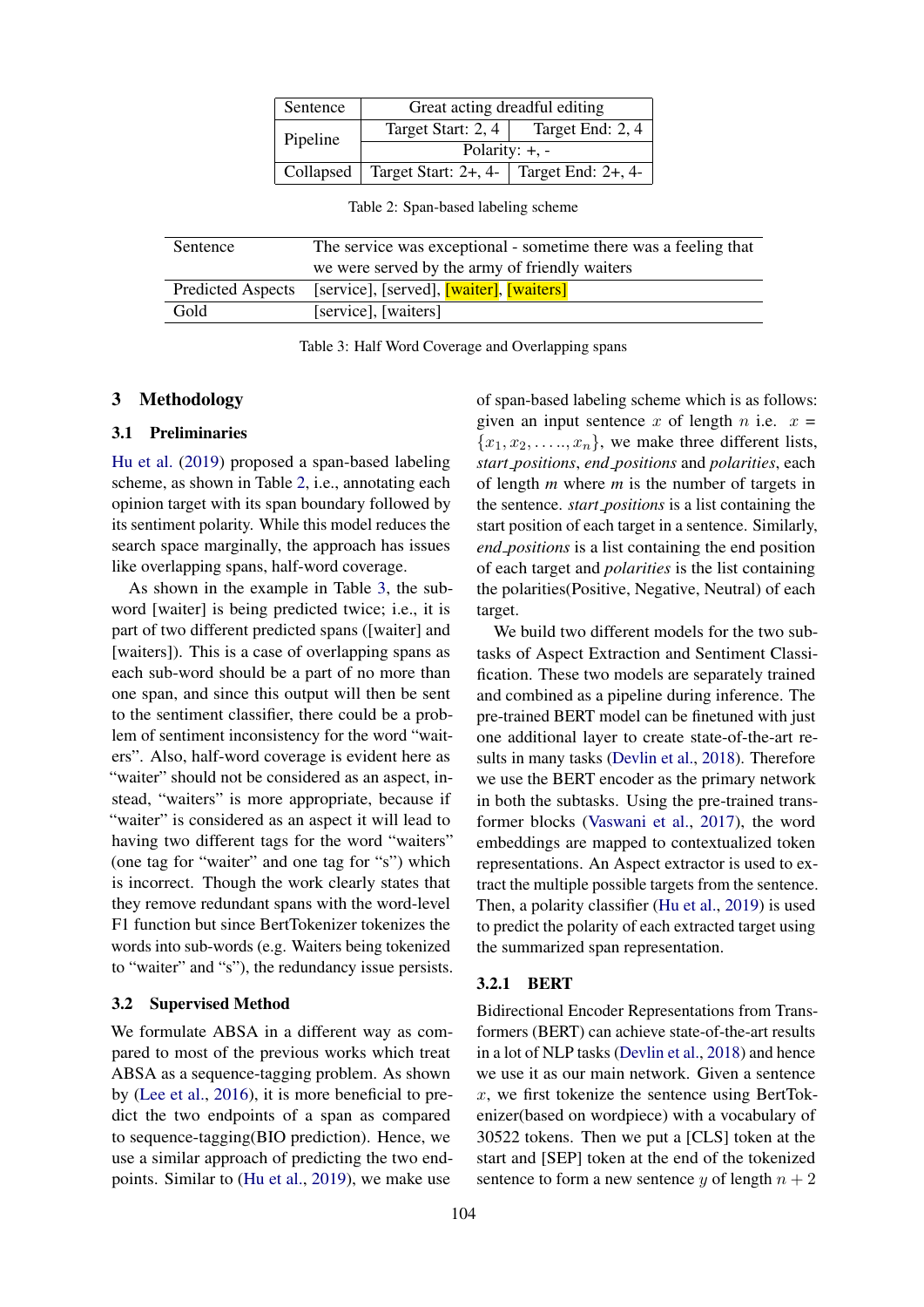(considering  $n$  as the length of  $y$ ). For each token  $y_i \in y$ , its input representation is constructed by summing the corresponding token, segment and position embeddings [\(Devlin et al.,](#page-7-10) [2018\)](#page-7-10). Now the input representation is passed to the series of L stacked transformers blocks( $L = 12$  for BERTbase and  $L = 24$  for BERT-Large) to get the contextual representations. It has been used in various downstream tasks including GLUE [\(Devlin et al.,](#page-7-10) [2018\)](#page-7-10), subjective bias detection [\(Pant et al.,](#page-8-23) [2020\)](#page-8-23), and sarcasm detection [\(Pant and Dadu,](#page-8-24) [2020\)](#page-8-24). We suggest readers go through [\(Devlin et al.,](#page-7-10) [2018\)](#page-7-10) and [\(Vaswani et al.,](#page-8-22) [2017\)](#page-8-22) to get an in-depth understanding of BERT and the transformer block architecture, respectively.

## 3.2.2 Aspect Extractor

The aim of Aspect extractor is to extract all possible opinion targets from a given sentence. Instead of tagging the sentence sequentially, we detect the target by predicting the *start* and *end* positions of the targets [\(Hu et al.,](#page-7-9) [2019\)](#page-7-9). We add another layer on top of the BERT model. Using this, we get the confidence score for the start and end position as shown in Equation [1,](#page-3-0) where  $h$  is the contextual representation of the input (Output of BERT) and  $w_s, w_e$  are trainable weight vectors.

<span id="page-3-0"></span>
$$
c_s = w_s h, p_s = softmax(c_s)
$$
  

$$
c_e = w_e h, p_e = softmax(c_e)
$$
 (1)

For training, we then generate two lists, a list of *starts* and a list of *ends*, each of length  $n + 2$ . Each position in the *starts* signifies if any span in the training sentence starts at the given position. Similarly, the list of *ends* signifies if any span in the training sentence ends at the given position. And the probabilities  $p_s$  and  $p_e$  are calculated as shown in Equation [1.](#page-3-0) The training objective is the sum of the negative log probabilities of the true *start* and *end* positions on the two predicted probabilities [\(Hu et al.,](#page-7-9) [2019\)](#page-7-9). The training objective is shown in Equation [2](#page-3-1) where  $y_s$  and  $y_e \in \mathbb{R}^{n+2}$ , and each element  $y_s^i$  indicates whether the *i*-th token starts a target and  $y_e^j$  indicates whether the j-th token ends a target[\(Hu et al.,](#page-7-9) [2019\)](#page-7-9).

<span id="page-3-1"></span>
$$
L = -\sum_{i=1}^{n+2} y_s^i \log(p_s^i) - \sum_{j=1}^{n+2} y_e^j \log(p_e^j) \quad (2)
$$

Algorithm 1: TEASER's Heuristic for Aspect Extraction

<span id="page-3-2"></span>**Input:**  $c_s$ ,  $c_e$ ,  $\alpha$ ,  $K$ /\*  $c_s$ : score of start position \*/ /\*  $c_e$ : score of end position \*/ /\*  $\alpha$ : threshold value \*/  $/* K$ : maximum proposed targets  $*/$ 1 P, Out,  $H = \{\}, \{\}, \{\}$  $/* P:$  preliminary predictions  $*/$ /\*  $Out:$  output list \*/  $/* H$ : heuristic score  $*/$ 2 selected =  $\{\}$ 3 starts, ends = Top-M indices of  $c_s$ ,  $c_e$ <sup>4</sup> for s<sup>i</sup> *in* starts do  $\mathfrak{s}$  for  $e_i$  *in ends* do 6 **i** if  $s_i \le e_j$  and  $c_s[i] + c_e[j] \ge \alpha$  then  $\begin{array}{c|c} \hline \end{array}$   $\begin{array}{|c|c|} \hline \end{array} target = [s_i,e_j]$ 8  $\vert$   $\vert$   $score = c_s[i] + c_e[j]$ √  $j-i+1$ 9 | |  $P = P \cup target$ 10  $\mid \cdot \mid H = H \cup score$ <sup>11</sup> P.sort() /\* sort based on Heuristic score in reverse order \*/

<sup>12</sup> for pred *in* P do

| $s_i, e_i = pred.start\_position,$<br>14<br>pred.end_position<br><b>if</b> $\forall i \in [s_i, e_i] \notin selected$ then<br>15<br>$Out = Out \cup pred$<br>selected = selected $\cup [s_i, e_i]$<br>16<br>17<br>else<br>18<br>break<br>19 |  |
|---------------------------------------------------------------------------------------------------------------------------------------------------------------------------------------------------------------------------------------------|--|
|                                                                                                                                                                                                                                             |  |
|                                                                                                                                                                                                                                             |  |
|                                                                                                                                                                                                                                             |  |
|                                                                                                                                                                                                                                             |  |
|                                                                                                                                                                                                                                             |  |
|                                                                                                                                                                                                                                             |  |
|                                                                                                                                                                                                                                             |  |
| 20 return $Out$                                                                                                                                                                                                                             |  |

Once we get the confidence scores  $c_s$  and  $c_e$ , the objective is to choose the non-overlapping spans ensuring no half-word coverage that has maximum value of  $c_s^i + c_e^j$  such that  $i \leq j$ . As shown by [\(Hu et al.,](#page-7-9) [2019\)](#page-7-9), choosing the top *k* spans could lead to overlapping spans. Hence, we present a TEASER's heuristic for Aspect Extraction as shown in Algorithm [1.](#page-3-2) The algorithm helps remove the overlaps as well as half-word coverage. Firstly, we choose top  $M$  indices from both the confidence scores(starts, ends). For each pair  $s_i, e_j$  such that  $s_i \in starts$  and  $e_j \in ends$ ,  $s_i \leq s_j$  and  $s_i$  is a start of a word and  $e_j$  is an end of a word, The *heuristic score* is defined as  $c_s^i + c_e^j - \sqrt{(\text{length of the target})}$ . It is inter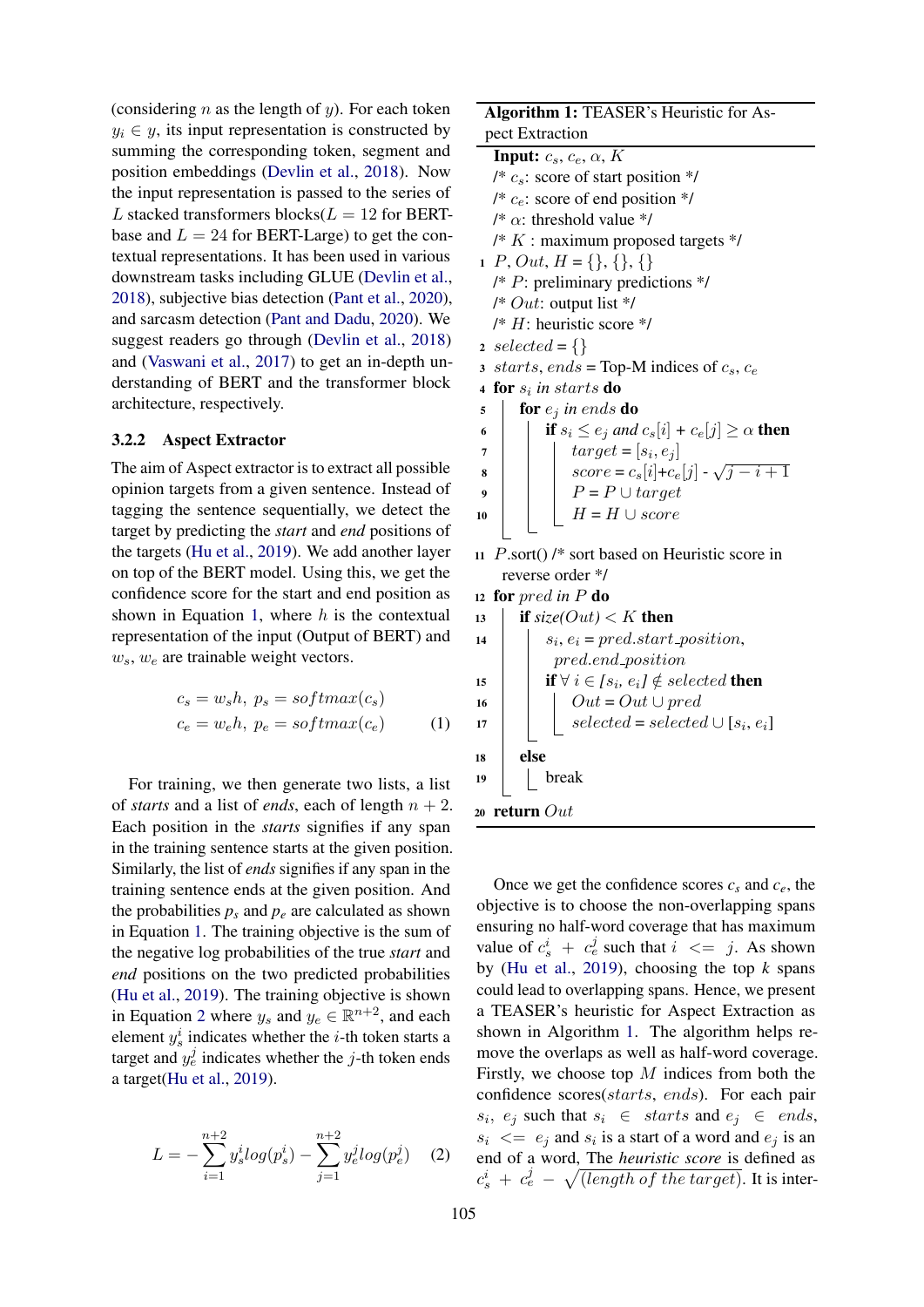esting to note that, the *heuristic score* is a function of the length of the target and this is very important for the performance of the model as the targets are usually short entities. If the *heuristic score* of these two indices is greater than a certain threshold (manually tuned), we add it to the list of *preliminary predictions*. *preliminary predictions* is a list of predictions which follow the heuristic condition but it also has overlapping targets. To remove the overlaps we maintain another list of selected tokens, *selected*, which helps in identifying if a token was a part of a better prediction.

We sort the *preliminary predictions* in reverse order with the most confident prediction being in the first place and so on. We then iterate through the list, let the *start position* and *end position* of the current prediction we are looking at be  $t_s$ ,  $t_e$  respectively. If any  $token \in [t_s, t_e]$  was already present in a previous prediction (which is calculated using the selected list), we discard the current prediction. If no token is present in the *selected* list, we add the prediction to the list of targets and mark all  $tokens \in [t_s, t_e]$  as *selected*.

We repeat this until we reach the end of preliminary predictions or the maximum number of targets are extracted. The pseudocode of the algorithm is as shown in Algorithm [1.](#page-3-2)

#### 3.2.3 Polarity Classifier

Instead of using sequence tagging methods, we calculate a summarized vector from the contextualized sentence vectors according to the span boundary [\(Hu et al.,](#page-7-9) [2019\)](#page-7-9). The summarized vector is calculated using attention mechanism [\(Bahdanau et al.,](#page-7-12) [2015\)](#page-7-12) and the sentiment polarity is predicted with the help of feed-forward neural networks.

We obtain the polarity score by applying a linear transformation followed by a Tanh activation and another linear transformation which is then normalized using the softmax function as shown by [\(Hu](#page-7-9) [et al.,](#page-7-9) [2019\)](#page-7-9).

$$
\mathbf{g}^p = \mathbf{W}_p \tanh(\mathbf{W}_v \mathbf{v})
$$
  

$$
\mathbf{p}^p = \text{softmax}(\mathbf{g}^p)
$$
 (3)

where  $\mathbf{W}_v \in \mathbb{R}^{h * h}$  and  $\mathbf{W}_p \in \mathbb{R}^{k * h}$  are two trainable parameter matrices.

We minimize the negative log probabilities of the true polarity on the predicted probability. We calculate the polarity probability for each candidate target span present in the set O during inference and choose the sentiment class with the highest  $p^p$ .

# 4 Semi-Supervised Learning

### 4.1 Dataset Creation

We scrape the 15535 sentences from 3200 movie reviews from a leading movie review website. Users rate a movie on a scale of 1 (very bad) to 10 (very good). To avoid any potential bias, we chose the most popular movies with the most reviews, and the reviews were chosen uniformly on a rating scale of 1 to 10. We then divide the dataset into two parts: 14373 sentences (moviesLarge) for training the semi-supervised model and 1162 sentences (Movie20) to validate the semi-supervised model.

Two human annotators with proficiency in English and linguistic background performed the annotation of the dataset's validation split (Movie20). The annotation was performed according to the original guidelines as set in [\(Pontiki et al.,](#page-8-25) [2014b\)](#page-8-25) on the following aspects:

- 1. Opinion Targets: Given a sentence, identify all the aspect terms present in the sentence. e.g., "Stunning visuals, amazing storyline." The aspect terms in the sentence are "visuals", "storyline".
- 2. Target Sentiment: Assuming that we know the aspect terms beforehand, determine the sentiment attached, i.e., the polarity of each term (Positive, Negative, Neutral). e.g., visuals - Positive, storyline - Positive (Considering the example mentioned above.)

Table [4](#page-5-0) shows a few example instances from the novel Movie20 dataset.

For validating the quality of the annotation process, we use the Inter-Annotator Agreement of both the tasks through Cohen's Kappa Coefficient [\(Fleiss and Cohen,](#page-7-13) [1973\)](#page-7-13). We obtain a Kappa score of 0.8326 for the annotation process. The Kappa score implies that the annotation process is of high quality, with the annotators showing a high degree of agreement.

#### 4.2 Pseudo-Labeling

The moviesLarge dataset has 14373 sentences. Since human annotation to such a large dataset is very time-consuming and complex, we use the Pseudo-Labeling technique. In Pseudo-Labeling, instead of manually annotating the dataset, we approximate labels to the dataset based on available labeled data.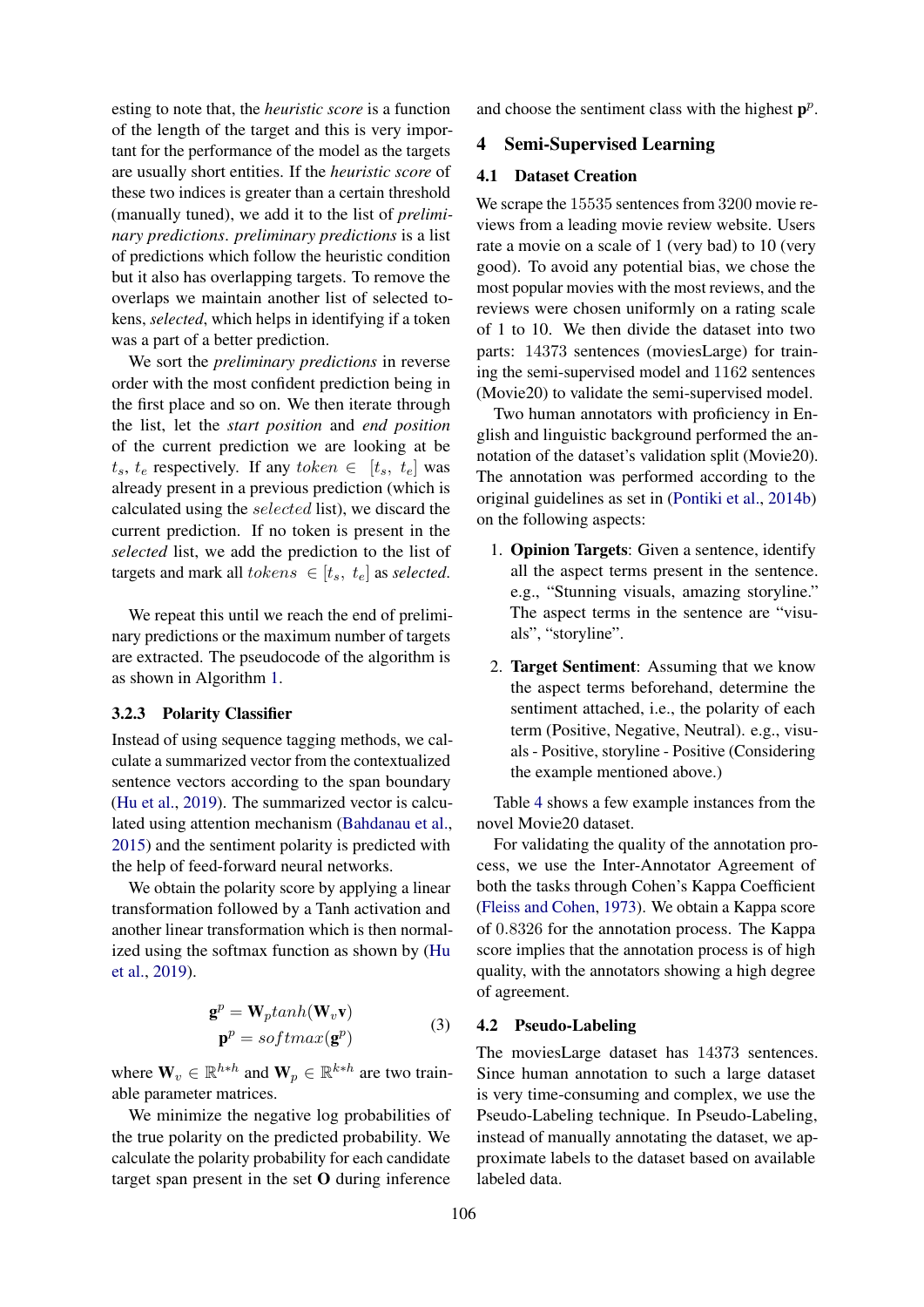<span id="page-5-0"></span>

| <b>Sentences</b>                                                   | <b>Aspects</b>         | <b>Polarity</b> |
|--------------------------------------------------------------------|------------------------|-----------------|
| It has very good cinematography shots and it is very entertaining. | [cinematography shots] | <b>POS</b>      |
| I like it but the beginning was very long and slow while the end   | [beginning], [end]     | NEG, NEG        |
| was all over the place trying to explain everything.               |                        |                 |
| It is action packed, fantasy filled and thoroughly exciting.       | [action], [fantasy]    | NEU, NEU        |
| Great Acting dreadful editing.                                     | [Acting], [editing]    | POS, NEG        |
| the whole cinematic experience is not there.                       | [cinematic experience] | <b>NEG</b>      |

Table 4: Example instances from Movie20 dataset.

<span id="page-5-3"></span>

| Datasets   | Restaurant14 |      | Restaurant15 |      | Laptop14 |      |
|------------|--------------|------|--------------|------|----------|------|
|            | Train        | Test | Train        | Test | Train    | Test |
| #Sentences | 3040         | 800  | 1313         | 685  | 3045     | 800  |
| #Aspects   | 3603         | 1122 | 1209         | 547  | 2302     | 634  |

Table 5: The statistics of the three datasets

<span id="page-5-1"></span>

Figure 1: Semi-Supervised Learning: Model illustration

Figure [1](#page-5-1) shows the Pipeline of Semi-Supervised Learning. As shown, it can be divided into two parts: Pseudo-Labeling [\(1a\)](#page-5-1) and final Model Training [\(1b\)](#page-5-1). In case of pseudo-labeling, we combine all the three existing datasets, *Laptop14*, *Restaurant14*, and *Restaurant15* and using this as our training data, we train our model TEASER. We then make use of the trained model to predict the labels of the unlabeled moviesLarge dataset. Since these labels aren't manually annotated, these are the approximate labels and hence the process is called pseudo-labeling.

Once we have the pseudo-labeled moviesLarge dataset, we combine moviesLarge and the labeled datasets *Laptop14*, *Restaurant14*, and *Restaurant15* and train the model using this as our training data. Finally, we test this model on our novel Movie20 dataset and derive the results. The details are discussed in [subsection 6.2.](#page-6-0)

# 5 Experiments

# 5.1 Datasets

For all the experiments, we use the three benchmark datasets from various domains. The datasets were taken from SemEval 2014 [\(Pontiki et al.,](#page-8-25) [2014b\)](#page-8-25) and SemEval 2015 [\(Pontiki et al.,](#page-8-26) [2014a\)](#page-8-26) tasks which include 2 datasets from restaurant domain, *Restaurant14* and *Restaurant15*<sup>[2](#page-5-2)</sup>. Moreover, we use another dataset *Laptop14* made by using customer reviews from the laptop domain. The statistics of the datasets are as shown in the Table [5.](#page-5-3)

## 5.2 Metrics

We use the F1 score as the evaluation metric for the ABSA task. To analyze our TEASER's heuristic for Aspect Extraction's performance, we also compare using an F1 score between various models for the subtask of Aspect Extraction.

## 5.3 Experimental Settings

We use the pre-trained BERT-Large model for all the experiments. It has 24 layers (transformer blocks), 16 attention heads. For more details about BERT-Large parameters, readers can refer to [\(De](#page-7-10)[vlin et al.,](#page-7-10) [2018\)](#page-7-10). The batch size is 32, *M* (number of candidate spans) is set to 20, while *K*, the maximum number of proposed targets is 10, and the threshold is manually tuned. We use Adam optimizer with a learning rate of 2e-5.

<span id="page-5-2"></span><sup>2</sup>We do not use the erroneous *rest total* dataset as prescribed by [the authors of Li et al. \(2019\).](https://github.com/lixin4ever/E2E-TBSA/blob/master/README.md#updated-results-important)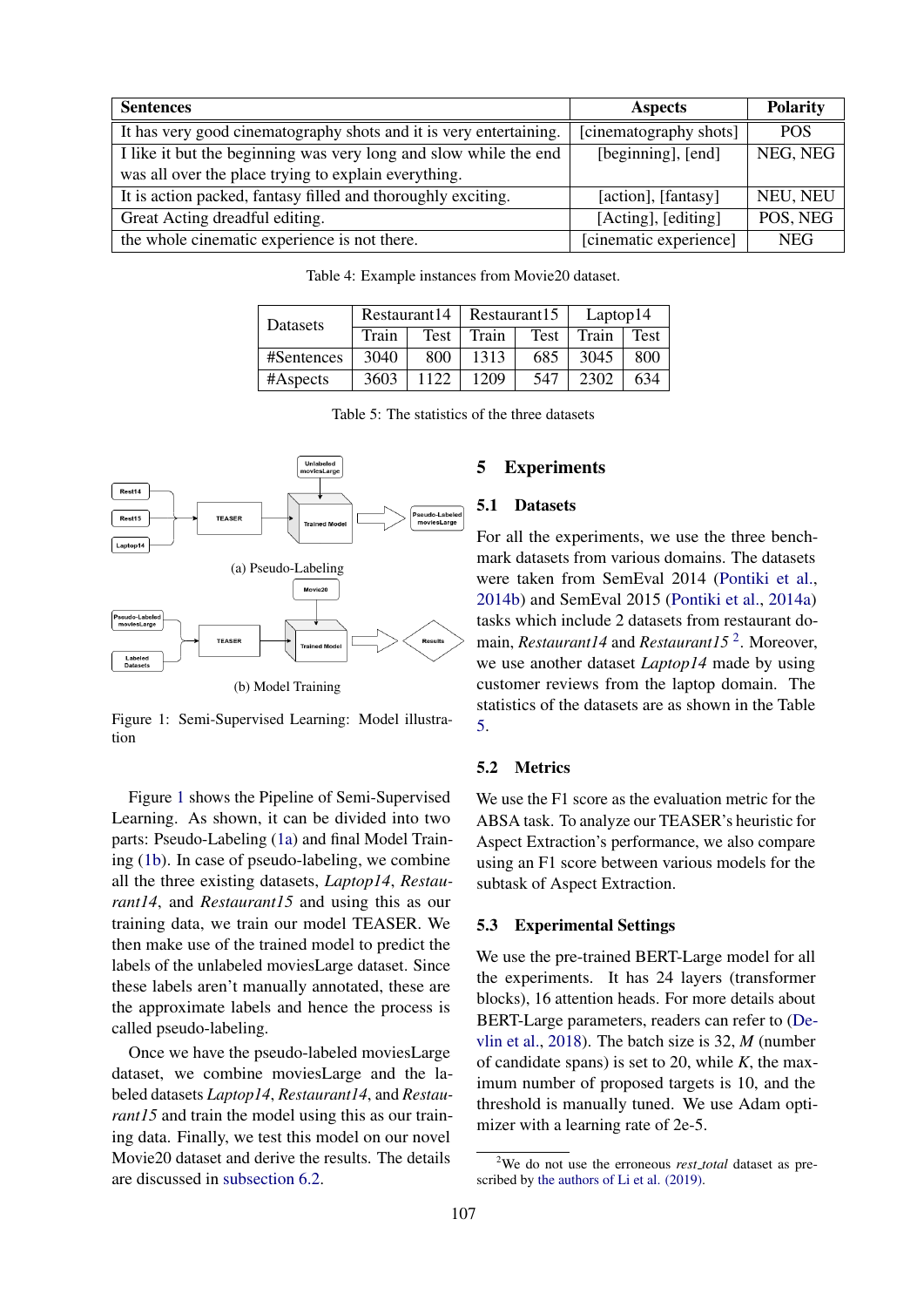<span id="page-6-2"></span>

|                  | <b>Restaurant14</b> |                | Restaurant15 |       | Laptop14 |       |
|------------------|---------------------|----------------|--------------|-------|----------|-------|
| Model            | F1 score            |                | F1 score     |       | F1 score |       |
|                  | АE                  | ABSA           | АE           | ABSA  | AE       | ABSA  |
| <b>MNN</b>       | 83.05               | 63.87          | 70.24        | 56.57 | 76.94    | 53.80 |
| E2E-TBSA         | 83.92               | 66.60          | 69.40        | 57.38 | 77.34    | 55.88 |
| <b>SpanABSA</b>  | 86.71               | 73.68          | 74.63        | 62.29 | 82.34    | 61.25 |
| DE-CNN           | 82.79               | $\overline{a}$ | 68.52        | ۳     | 79.38    |       |
| <b>RACL-BERT</b> | 86.38               | 75.42          | 73.99        | 66.05 | 81.79    | 63.40 |
| <b>TEASER</b>    | 88.76               | 75.53          | 79.78        | 67.34 | 87.16    | 68.93 |

Table 6: Results of the Aspect Extraction Task and the Aspect-based Sentiment Analysis task.

# 5.4 Baseline Methods

We compare our proposed model with the follow-ing approaches <sup>[3](#page-6-1)</sup>:

- 1. MNN [\(Wang et al.,](#page-8-16) [2018\)](#page-8-16) This work proposed a unified (collapsed) tagging scheme for both the tasks of Aspect Extraction and Sentiment Classification.
- 2. SpanABSA [\(Hu et al.,](#page-7-9) [2019\)](#page-7-9) It is a pipelined model with a multi-target extractor and a polarity classifier. It uses BERT-Large as the backbone network for both the subtasks.
- 3. E2E-TBSA [\(Li et al.,](#page-8-12) [2019\)](#page-8-12) It has two stacked RNNs(Recurrent Neural Networks) with multi-task learning over a collapsed tagging scheme.
- 4. DE-CNN [\(Xu et al.,](#page-8-7) [2018\)](#page-8-7) It is a model exclusively for Aspect Extraction, which uses a double embedding mechanism with CNNs(Convolutional Neural Networks).
- 5. RACL-BERT [\(Chen and Qian,](#page-7-11) [2020\)](#page-7-11) This is the current state-of-the-art method that proposes a Relation Aware Collaborative Learning (RACL) framework which allows the subtasks to work coordinately via the multi-task learning and relation propagation mechanisms in a stacked multi-layer network.

# 6 Results

# 6.1 Supervised Model

The Table [6](#page-6-2) shows the comparison for all the methods. For the task of Aspect Extraction, our model achieves 2.05%, 5.15%, 4.82% absolute gains over the three benchmark datasets, which proves the efficacy of our model. Also, for the overall ABSA

task, our model achieves 0.09%, 1.29%, 5.43% absolute gains, which is significant. The AE results prove that span-based extraction performs better than any of the other methods proposed. The overall ABSA results suggest that it is better to use two different models for the two subtasks and then combine via pipeline over jointly learning to predict them simultaneously. This further concretizes the fact mentioned by [\(Hu et al.,](#page-7-9) [2019\)](#page-7-9) that Target Extraction and Sentiment Classification are loosely coupled, i.e., there is a weak connection between them.

## <span id="page-6-0"></span>6.2 Semi-Supervised Model

As shown in Table [7,](#page-7-14) we report the Precision, Recall, and F1-score of the model on our novel Movie20 dataset for the AE and ABSA task. The F1 score for AE is 63.74% and 58.23% for ABSA. Through this, we set a strong benchmark for semisupervised aspect-based sentiment analysis on a movie-based dataset. We further analyze the model's predictions and discover the following patterns in the errors made by the model:

- 1. The model usually failed to mark aspects preceded by rare adjectives (i.e., adjectives that occurred in the dataset with less frequency). For example, in the following sentence, "Great Acting dreadful editing", the words "acting" and "editing" are the targets with polarities Positive and Negative respectively. However, the model recognized "acting" but failed to recognize "editing" because the word "dreadful" occurs very rarely in the dataset. Fewer examples in the dataset could have caused the model to fail in such cases.
- 2. The model also failed to mark sentences where specific experiential knowledge about a movie's good and bad aspects was required (usually in the absence of any clear adjec-

<span id="page-6-1"></span> $3$ We use the results as in [Chen and Qian](#page-7-11) [\(2020\)](#page-7-11).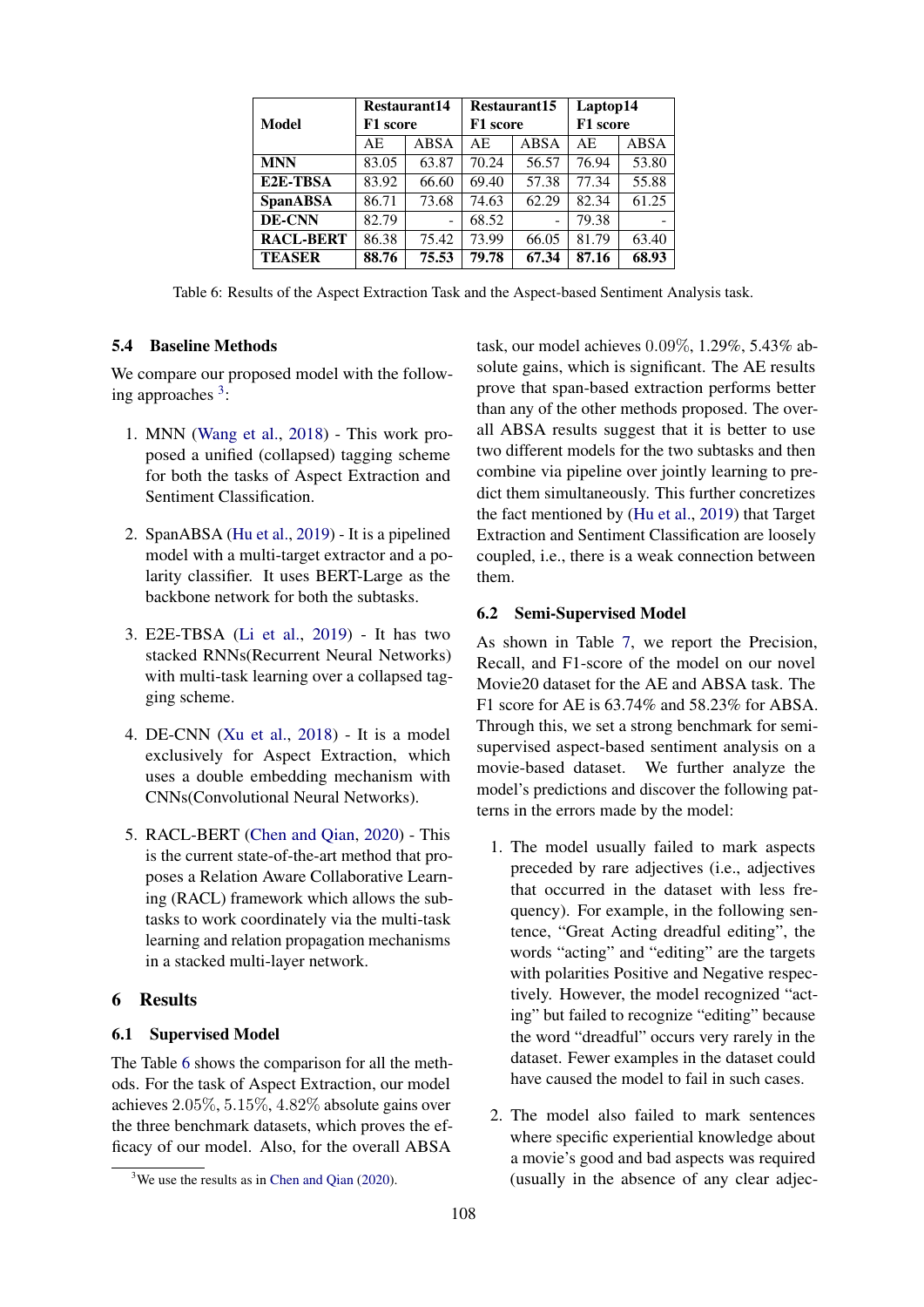|               | <b>Movie20</b>   |       | <b>Movie20</b> |       | <b>Movie20</b> |      |
|---------------|------------------|-------|----------------|-------|----------------|------|
| Model         | <b>Precision</b> |       | Recall         |       | F1 score       |      |
|               | ΑE               | ABSA  | AΕ             | ABSA  | ΑE             | ABSA |
| <b>TEASER</b> | 81 91            | 79.91 | .52.1          | 45.80 | 63.74          | 58.2 |

<span id="page-7-14"></span>Table 7: Results of the Semi-supervised Aspect Extraction Task and the Aspect-based Sentiment Analysis task.

tives). For example, in the following sentence, "We know the bliss can't last. Thus, tears stream down your face during the third act"; the phrase "third act" should be marked as an aspect with a positive sentiment since movies that can connect with the audience's emotions are considered good. However, the model does not have this experiential knowledge and hence failed to recognize the aspect. A similar example is the following sentence, "I could not relate to any character and did not care about the outcome.", where the model failed to mark "character" as an aspect with negative sentiment since the model does not have the experiential knowledge that relatable characters make for a good movie.

# 7 Conclusion

In this work, we proposed TEASER, an extractthen-classify network for Aspect-based Sentiment Analysis with pre-trained BERT-Large as the main network. We also presented an Aspect extractor with a novel heuristic, which helps extract all the targets of a given sentence. Experiments show that our method consistently outperforms the current state-of-the-art in the task of AE and also in ABSA. We also presented two datasets, Movie20, a supervised dataset of 1162 sentences with a Cohen Kappa Score of 0.8326, and moviesLarge, a pseudo-labeled dataset of around 14373 sentences. Lastly, using Semi-supervised learning, we benchmarked TEASER on the Movie20 dataset. We analyzed the model to reason where the model failed to perform, and according to the findings, aspects preceded with rare adjectives and aspects with an absence of a clear adjective were the primary reasons for the failure.

# References

- <span id="page-7-12"></span>Dzmitry Bahdanau, K. Cho, and Y. Bengio. 2015. Neural machine translation by jointly learning to align and translate. *CoRR*, abs/1409.0473.
- <span id="page-7-3"></span>Peng Chen, Zhongqian Sun, Lidong Bing, and Wei

Yang. 2017. Recurrent attention network on memory for aspect sentiment analysis. In *EMNLP*.

- <span id="page-7-11"></span>Z. Chen and Tieyun Qian. 2020. Relation-aware collaborative learning for unified aspect-based sentiment analysis. In *ACL*.
- <span id="page-7-7"></span>Zhuang Chen and T. Qian. 2019. Transfer capsule network for aspect level sentiment classification. In *ACL*.
- <span id="page-7-10"></span>Jacob Devlin, Ming-Wei Chang, Kenton Lee, and Kristina Toutanova. 2018. [Bert: Pre-training of deep](http://arxiv.org/abs/1810.04805) [bidirectional transformers for language understand](http://arxiv.org/abs/1810.04805)[ing.](http://arxiv.org/abs/1810.04805) Cite arxiv:1810.04805Comment: 13 pages.
- <span id="page-7-8"></span>Li Dong, F. Wei, Chuangi Tan, Duyu Tang, M. Zhou, and K. Xu. 2014. Adaptive recursive neural network for target-dependent twitter sentiment classification. In *ACL*.
- <span id="page-7-4"></span>Feifan Fan, Yansong Feng, and Dongyan Zhao. 2018. Multi-grained attention network for aspect-level sentiment classification. In *EMNLP*.
- <span id="page-7-13"></span>Joseph L. Fleiss and Jacob Cohen. 1973. [The equiv](https://doi.org/10.1177/001316447303300309)[alence of weighted kappa and the intraclass corre](https://doi.org/10.1177/001316447303300309)[lation coefficient as measures of reliability.](https://doi.org/10.1177/001316447303300309) *Educational and Psychological Measurement*, 33(3):613– 619.
- <span id="page-7-2"></span>Ruidan He, Wee Sun Lee, Hwee Tou Ng, and Daniel Dahlmeier. 2017. [An unsupervised neural attention](http://dblp.uni-trier.de/db/conf/acl/acl2017-1.html#HeLND17) [model for aspect extraction.](http://dblp.uni-trier.de/db/conf/acl/acl2017-1.html#HeLND17) In *ACL (1)*, pages 388– 397. Association for Computational Linguistics.
- <span id="page-7-9"></span>Minghao Hu, Y. Peng, Z. Huang, D. Li, and Yiwei Lv. 2019. Open-domain targeted sentiment analysis via span-based extraction and classification. In *ACL*.
- <span id="page-7-5"></span>Minqing Hu and B. Liu. 2004. Mining and summarizing customer reviews. In *KDD '04*.
- <span id="page-7-1"></span>Niklas Jakob and Iryna Gurevych. 2010. [Extracting](http://dblp.uni-trier.de/db/conf/emnlp/emnlp2010.html#JakobG10) [opinion targets in a single and cross-domain setting](http://dblp.uni-trier.de/db/conf/emnlp/emnlp2010.html#JakobG10) [with conditional random fields.](http://dblp.uni-trier.de/db/conf/emnlp/emnlp2010.html#JakobG10) In *EMNLP*, pages 1035–1045. ACL.
- <span id="page-7-6"></span>L. Jiang, Mo Yu, M. Zhou, X. Liu, and T. Zhao. 2011. Target-dependent twitter sentiment classification. In *ACL*.
- <span id="page-7-0"></span>Yoon Kim. 2014. [Convolutional neural net](http://arxiv.org/abs/1408.5882)[works for sentence classification.](http://arxiv.org/abs/1408.5882) Cite arxiv:1408.5882Comment: To appear in EMNLP 2014.